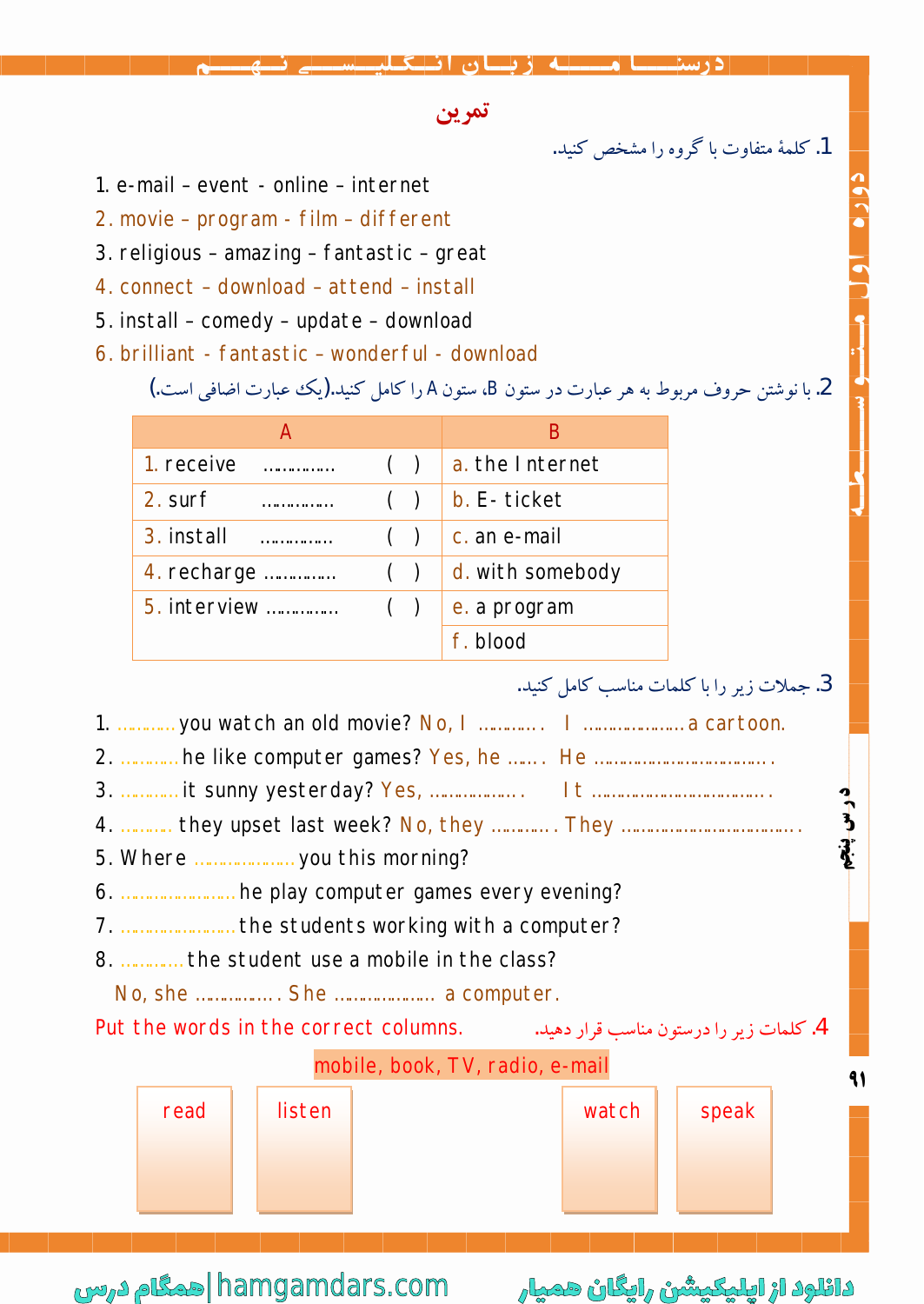|         | 5. جملات زیر را به زمان خواسته شده باز نویسی کنید.                |
|---------|-------------------------------------------------------------------|
|         | Rewrite the sentences in the given tense.                         |
|         | 1. We visit a museum each summer.                                 |
|         |                                                                   |
|         | 2. Amir walked to the park.                                       |
|         | 3. My mother bakes a cake every Friday.                           |
|         |                                                                   |
|         | 4. There is an apple on the table.                                |
|         | 5. The teacher is very happy today.                               |
|         |                                                                   |
|         | 6. I like cartoons.                                               |
|         |                                                                   |
|         | Unscramble the following sentences.<br>6. جملات زیر را مرتب کنید. |
|         | 1. where, watch, you, the movie, did, ?                           |
|         | 2. her brother's, did, edit, she, text, ?                         |
| وس پنجم | 3. call, Mina, her grandparents, on Friday, did, ?                |
|         | 4. the movie, didn't, the boys, like,.                            |
|         |                                                                   |
|         | 5. yesterday, happy, the girls, were, ?                           |
|         |                                                                   |
|         | 7. برای جملات زیر، سوال مناسب بنویسید.                            |
| 92      |                                                                   |
|         |                                                                   |
|         |                                                                   |
|         |                                                                   |
|         |                                                                   |

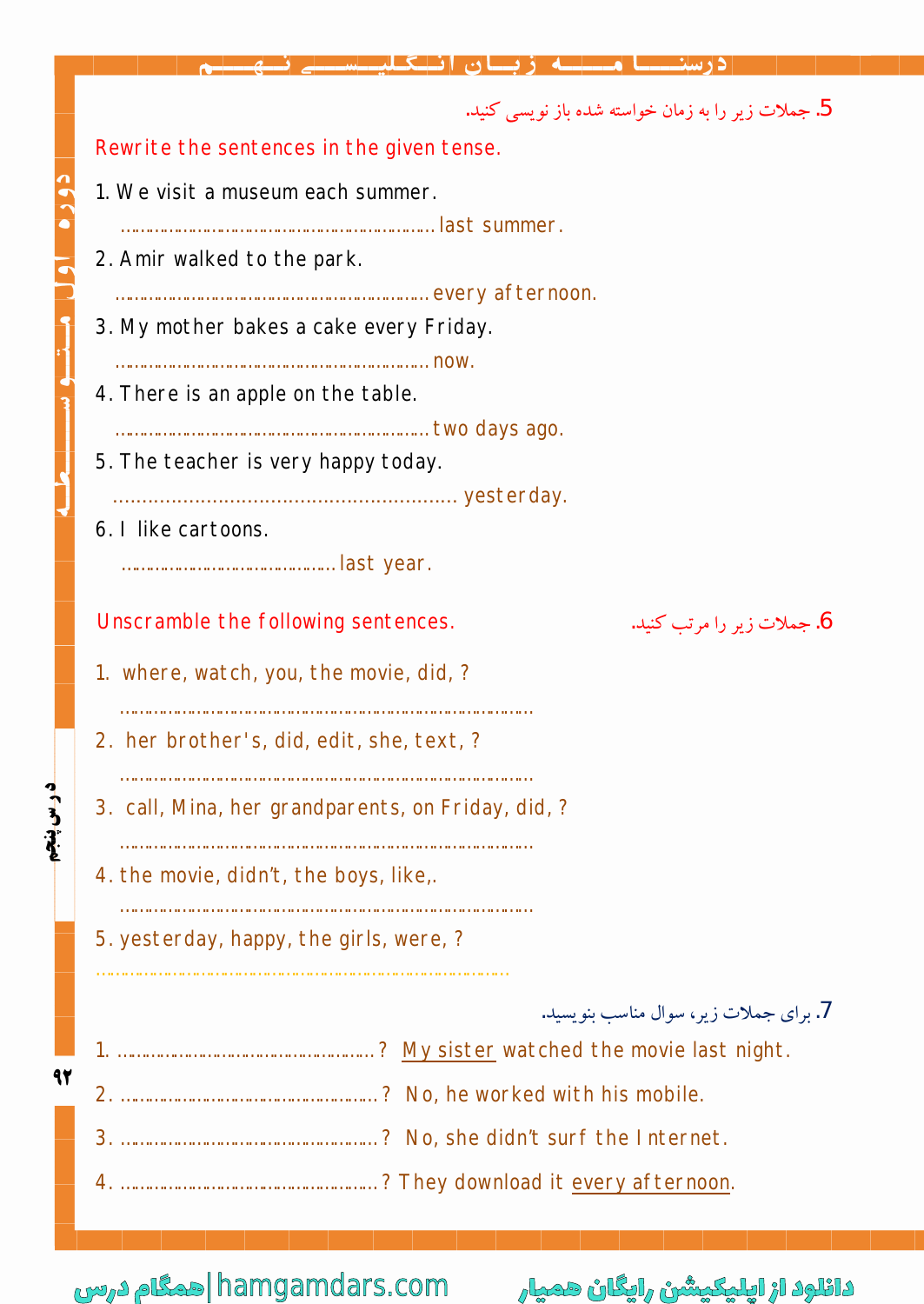



Edit the following text. (six mistakes) ... (شين زير را ويرايش كنيد. (شش غلط) Dear Sam,

I am writing this email with my tablet. I just learned how to use it. Last week our neighbor invited us to a village near a river. It were a nice and quiet place. There was tall trees and beautiful flowers. The sky were blue and clean. The water of the river were clean and cool. We not use our computers or mobiles a lot. But we were very happy. We play a lot all day. There are some photos of our trip here. Please write to me soon. Say hello to uncle Amir, aunt Maryam, Soroosh and Sara.

Sina Best



دانلود از اپلیکیشن رایگان همیار com.hamgamdars| همگام درس

ን<br>}

**¯´Z**

**F@**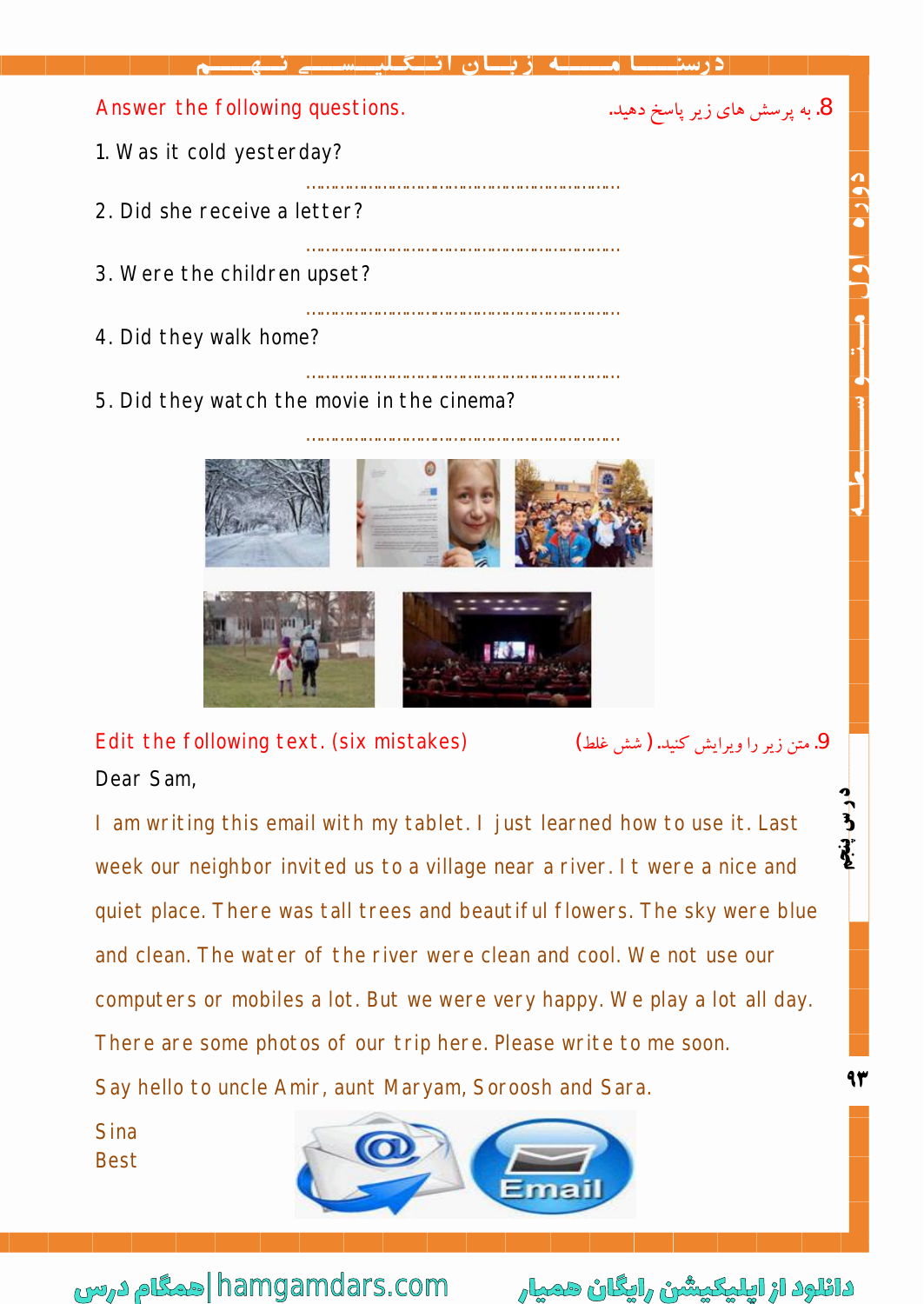ة بسان انتكلا

Underline "past sentences". .|̰]y (Äf~³ ½Z»)µZ §YËÁ|Ì¿YÂz]Y¾f» .10

Saturday, Esfand 2, February 21

I attended a ceremony in our school today. It was a small party for girls of grade 3. It was Taklif Celebration. I enjoyed it a lot.

Monday, Esfand 4, February 23

We watched a short movie at school about the history of Iran. It was

interesting. I like to watch it again.

Wednesday, Esfand 6, February 25

Mahsa was absent today. I called her in the evening. She was not OK. She visited a doctor. She needs to rest. I miss her.

## Yes or No? .ÌyZËĸ] .11

- 1. Taklif Celebration was for students of grade 5. ( )
- 2. Mahsa was not OK on Wednesday. ( )
- 3. The movie was about Iraq. ( )
- 4. Mina called Mahsa in the evening. ( )

 $\Lambda$ nswer the following questions. .|أ $\Lambda$ . مقرر مالاً، به سوالات زير جواب كامل دهيلة. .|

- 1. Did she attend Taklif Celebration on Monday? No, she attended Taklif Celebration on Saturday.
- 2. Did she like the movie about Iran?

…………………………………………………………… .

…………………………………………………………… .

- 3. Who was absent on Wednesday?
- 4. Did they watch the movie in the cinema?



13. يا مرتب كردن جملات، مكالمه اي بسازيد.

Put the sentences in correct order to make a dialogue.

- How did you answer the questions? ( )
- -Yes, it was an online test. ( )
- **FQ%#! ¯´Z** 94 -Did you have a test at home? ( )
	- -I was at home. I participated in a test. (2)
	- -Where were you this morning? (1)
	- -I used my computer. ( )

دانلود از اپلیکیشن رایگان همیار com.hamgamdars| همگام درس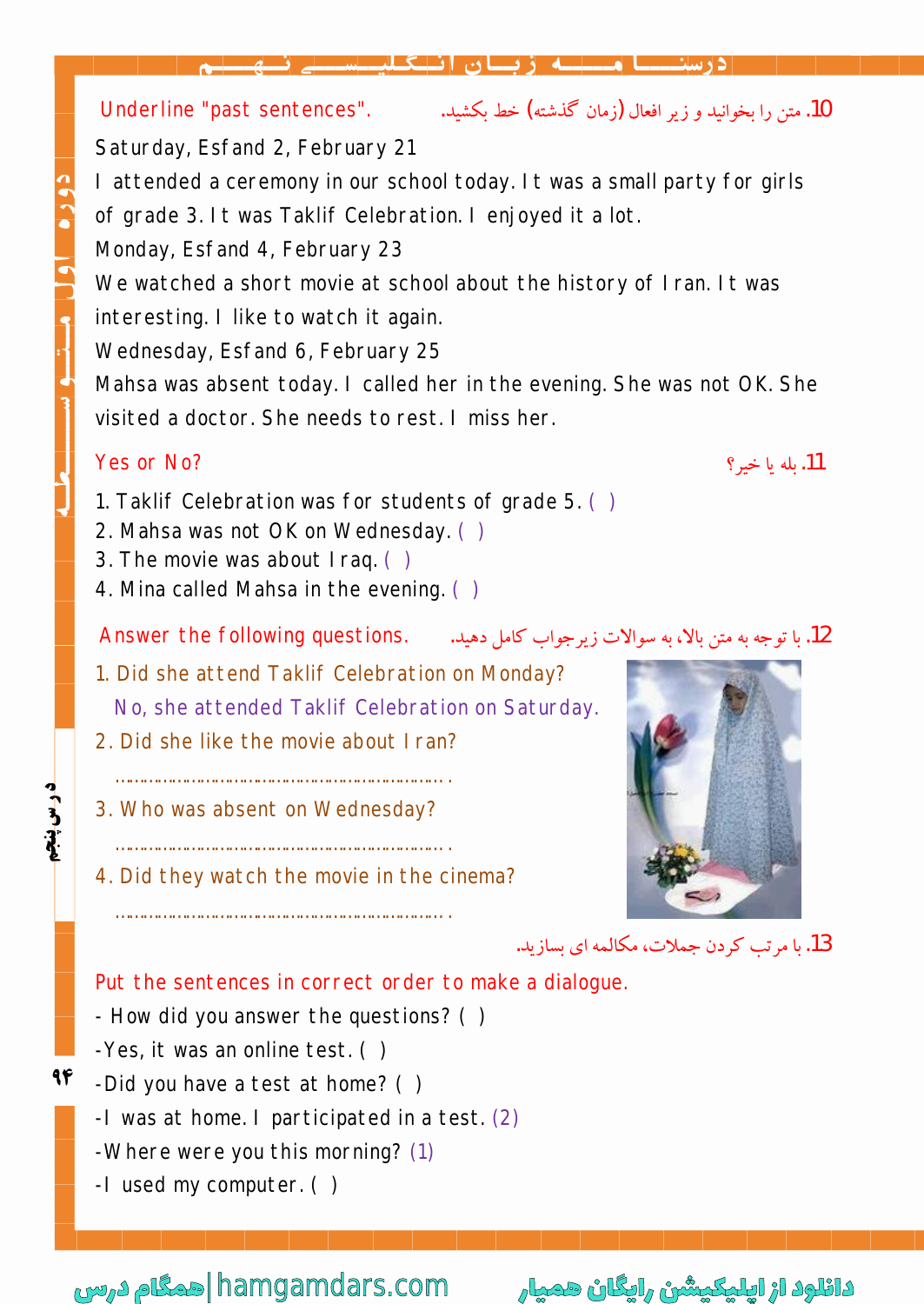|                             |                                                           | درسنـــا مـــــه زبــان انــگـليــسـ                                                                           |                                                                      |
|-----------------------------|-----------------------------------------------------------|----------------------------------------------------------------------------------------------------------------|----------------------------------------------------------------------|
|                             |                                                           | آزمون ييشرفت تحصيلي                                                                                            |                                                                      |
|                             | 1. It was an  film. I'll never forget it.                 |                                                                                                                |                                                                      |
|                             | 1. wonderful 2. brilliant 3. excellent 4. fantastic       |                                                                                                                |                                                                      |
|                             | 2. Nasrin doesn't know my address. I  it to her.          |                                                                                                                |                                                                      |
|                             | 1. connect 2. use 3. receive 4. text                      |                                                                                                                |                                                                      |
|                             | 3. Reza  in an online course last night.                  |                                                                                                                |                                                                      |
|                             | 1. received 2. participated 3. showed 4. connected        |                                                                                                                |                                                                      |
|                             | 4. A: Could you please  the TV channels? B: Sure.         |                                                                                                                |                                                                      |
| 1. attend                   |                                                           | 2. call 3. receive 4. change                                                                                   |                                                                      |
|                             |                                                           |                                                                                                                |                                                                      |
| 1. media                    |                                                           | 2. blog 3. comedy 4. download                                                                                  |                                                                      |
|                             |                                                           |                                                                                                                |                                                                      |
|                             | 1. was upset 2. is sad 3. is happy 4. was happy           |                                                                                                                |                                                                      |
|                             |                                                           |                                                                                                                | 7. Mobin doesn't have this program, so he can  it from the Internet. |
|                             | 1. connect 2. text 3. attend 4. download                  |                                                                                                                |                                                                      |
| 8. Which word is different? |                                                           |                                                                                                                |                                                                      |
|                             | 1. hire 2. envelope 3. save 4. book                       |                                                                                                                |                                                                      |
| 9. Which one is different?  |                                                           |                                                                                                                |                                                                      |
|                             | 1. It's busy 2. well done 3. That's great 4. It's amazing |                                                                                                                |                                                                      |
|                             |                                                           |                                                                                                                | 10. We can use  technology by connecting to the internet.            |
|                             | 1. match 2. homework 3. information 4. problem            |                                                                                                                |                                                                      |
|                             |                                                           |                                                                                                                | درس پنجم                                                             |
|                             |                                                           |                                                                                                                | 11. Some students don't like to  in the classroom activities.        |
| 1. receive 2. check         |                                                           | 3. send 5. and 5. and 5. and 5. and 5. and 5. and 5. and 5. and 5. and 5. and 5. and 5. and 5. and 5. and 5. a |                                                                      |
|                             | 12. The hotel is  a new booking system.                   |                                                                                                                |                                                                      |
| 1. deciding                 | 2. speaking                                               | 3. listening                                                                                                   | 4. installing                                                        |
|                             | 13. She was too  to come to the meeting.                  |                                                                                                                |                                                                      |
|                             | 1. busy 2. angry 3. neat                                  |                                                                                                                | 4. cruel                                                             |
|                             |                                                           |                                                                                                                | 14. Oh, I don't have any money with me. I should  from Parsian ATM.  |
|                             | 1. take it off 2. turn it on 3. put it out 4. take it out |                                                                                                                |                                                                      |
|                             |                                                           |                                                                                                                | 15. All my family members  in the ceremony a month ago.              |
|                             | 1. interested 2. participated 3. programmed 4. installed  |                                                                                                                |                                                                      |
|                             |                                                           |                                                                                                                |                                                                      |

hamgamdars.com |حمگام درس

دائلود از اپلیکیشن رایگان همیار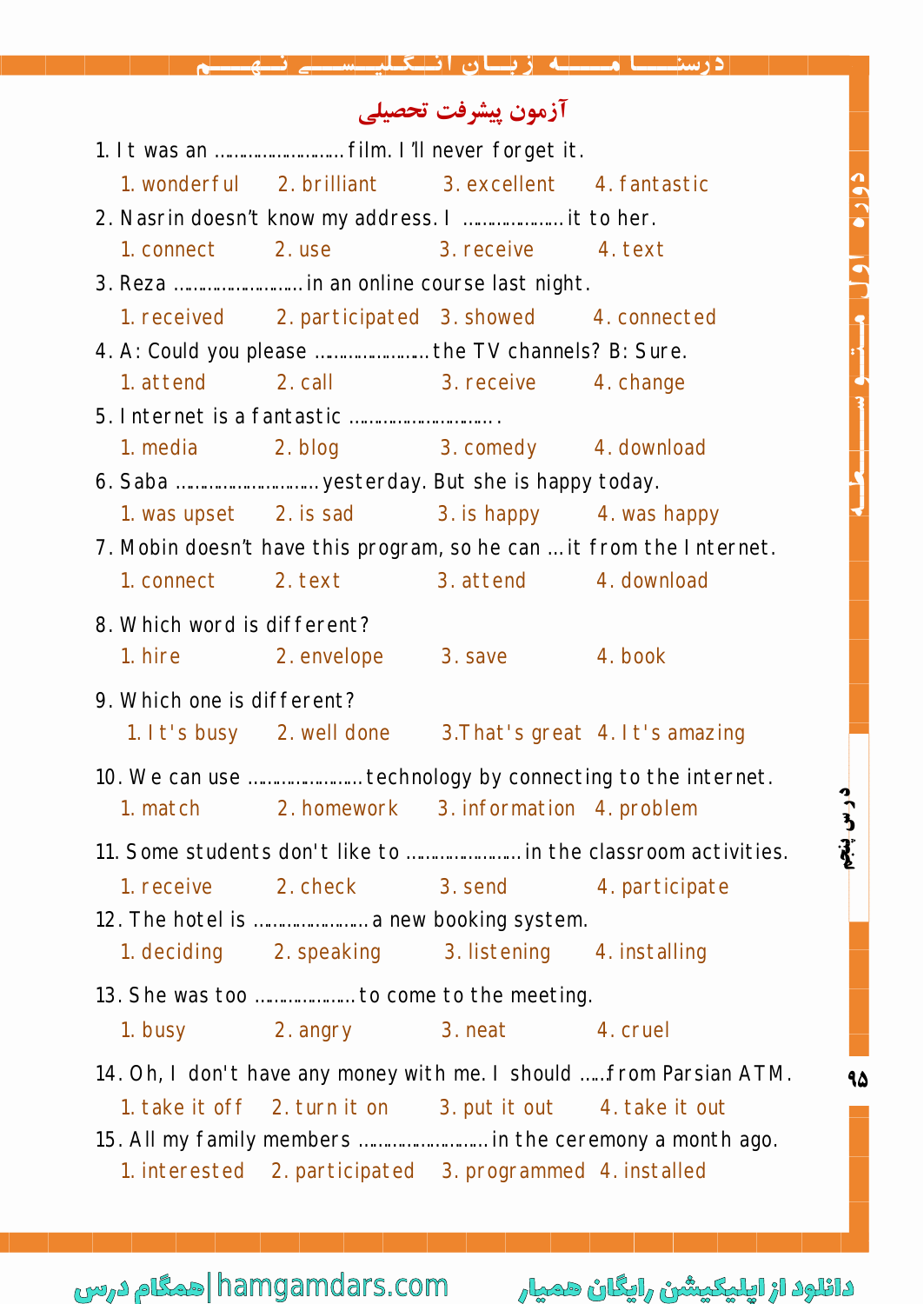16. A: What do they do on New Year holidays? B: They ………………… the Shiraz New Year Festival. 1. attend 2. connect 3. receive 4. send 17. My sister is …………………… a message. 1. installing 2. connecting 3. texting 4. listening 18. We watched ………………… parade in Kish island 1. anthem 2. fireworks 3. military 4. holiday 19. There were a lot of people who did …………… work in the roads. 1. voluntary 2. donate 3. martyr 4. quiz 20. Can he download this game …………………………… the internet? 1. to 2. in 3. at 4. from 21. My uncle is interested ………………… German cars. 1. on 2. for 3. in 4. to 22. There was a football match ………………… TV last night. 1. on 2. for 3. in 4. to 23. We ………………… our mother and cleaned the house. 1. help 2. helped 3. helping 4. are helping 24. In the afternoon, our grandfather showed us how ……… an old game. 1. play 1. played 2. played 2. plays 4. to play 25. Did he …………………… to use the Internet for his English classes? **FS%#! ¯´Z** 1. learned 2. learning 3. learn 4. learns 26. How many …………………… there in cinemas this summer? 1. movie was 2. movies were 3. were movies 4. was movie 27. What ……………………… your teacher ………………… yesterday? 1. do , did 2. does , do 3. did , do 4. did , did 28. In 1329, there ………………… not a mobile. 1. is 2. was 3. are 4. were 29. Who …………………… to you on the phone last night? ۹۶ 1. talk 2. talks 3. did talk 4. talked 30. Where ……………… Ali update his mobile yesterday? 1. is 2. does 3. did 4. was

دانلود از اپلیکیشن رایگان همیار com.hamgamdars| همگام درس

درس پنجم